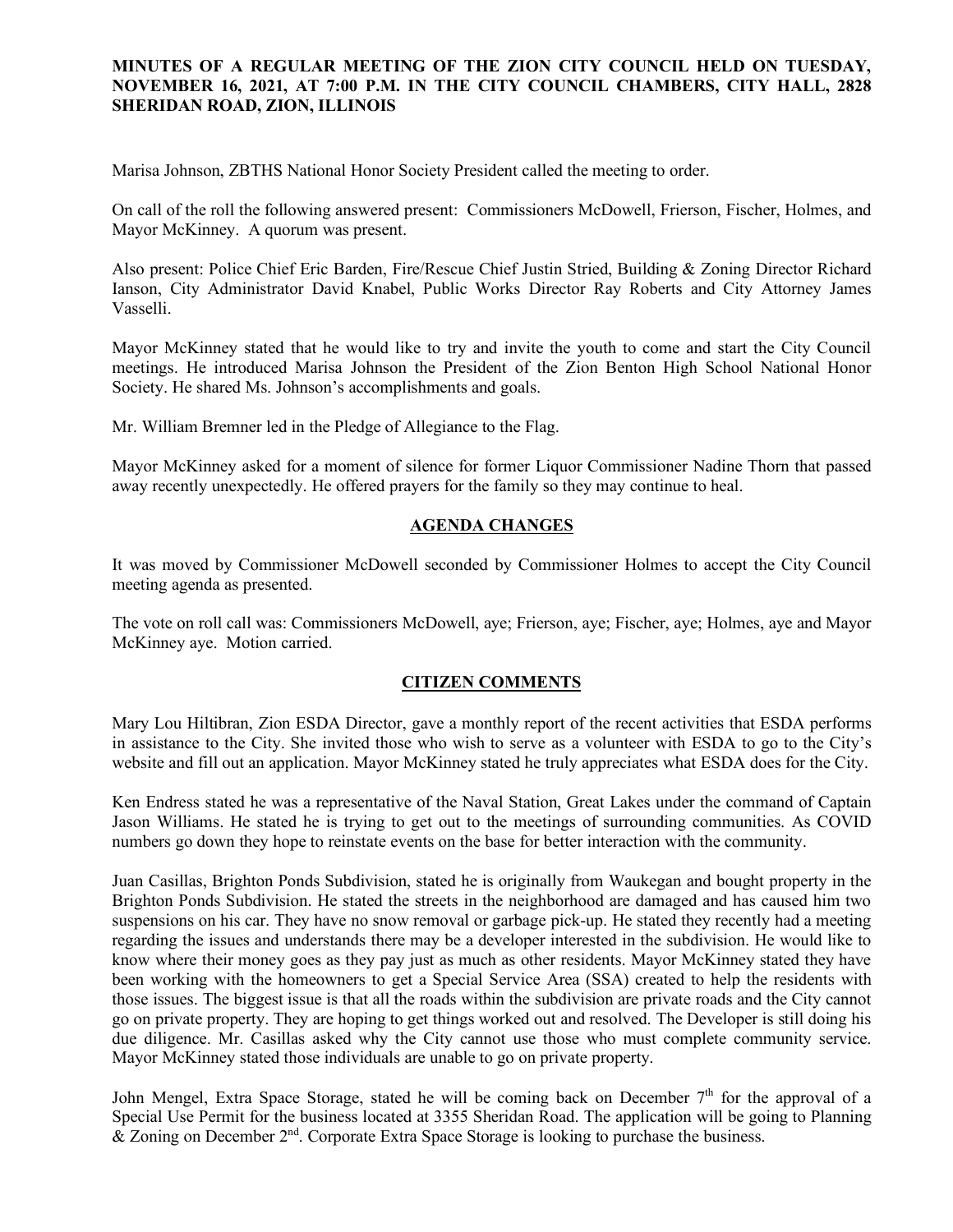#### **CONSENT AGENDA**

It was moved by Commissioner McDowell, seconded by Commissioner Holmes that the Minutes be approved as follows:

(a) **APPROVAL OF MINUTES:** of a Regular Meeting held on November 2, 2021 at 7:00 p.m.

The vote on roll call was: Commissioners McDowell, aye; Frierson, aye; Fischer, aye; Holmes, aye; and Mayor McKinney, aye. Motion carried.

It was moved by Commissioner Fischer, seconded by Commissioner McDowell that the Bills be approved as follows:

(b) **BILLS:** Vouchers 139082 through 139282 drawn on Huntington National Bank, N.A. Total: \$511,255.22.

The vote on roll call was: Commissioners McDowell, aye; Frierson, aye; Fischer, aye; Holmes, aye; and Mayor McKinney, aye. Motion carried.

It was moved by Commissioner Fischer and seconded by Commissioner Frierson to approve the Proclamations as presented:

#### (c) **PROCLAMATIONS**:

# - **United States Marine Corps 246th Birthday – November 10, 2021** - **National American Indian Heritage Month**

The vote on roll call was: Commissioners McDowell, aye; Frierson, aye; Fischer, aye; Holmes, aye; and Mayor McKinney, aye. Motion carried.

#### **RESOLUTION/TRUTH IN TAXATION LAW**

A memo (21-DOC-110) was received from Administrator Knabel regarding the Truth in Taxation resolution. Administrator Knabel stated under IL Statutes, if the City were to pass a levy with greater than 105% of prior year's extension, they would be required to file a Truth In Taxation resolution and hold a public hearing. As in prior years however, they will not be exceeding that level due to the Property Tax Extension Limitation Law (PTELL). For transparency, they will still adopt a Truth in Taxation resolution stating that fact and to serve as the estimate of levy. The levy ordinance with actual amounts to be levied will be adopted at a future Council meeting in December. He stated it is important to note that the Police and Fire pension levies went up \$500,000 but the City can only levy \$109,000. If the pension funds continue to go up, the City will have no corporate tax dollars left.

It was moved by Commissioner Fischer, seconded by Commissioner Holmes that a Resolution (21-R-11) be passed estimating that the proposed corporate and special purpose property taxes to be levied for 2021 are \$8,189,247 which represents a 4.99% increase over the previous year. The vote on roll call was: Commissioners McDowell, aye; Frierson, aye; Fischer, aye; Holmes, aye; and Mayor McKinney, aye. Motion carried. Resolution passed.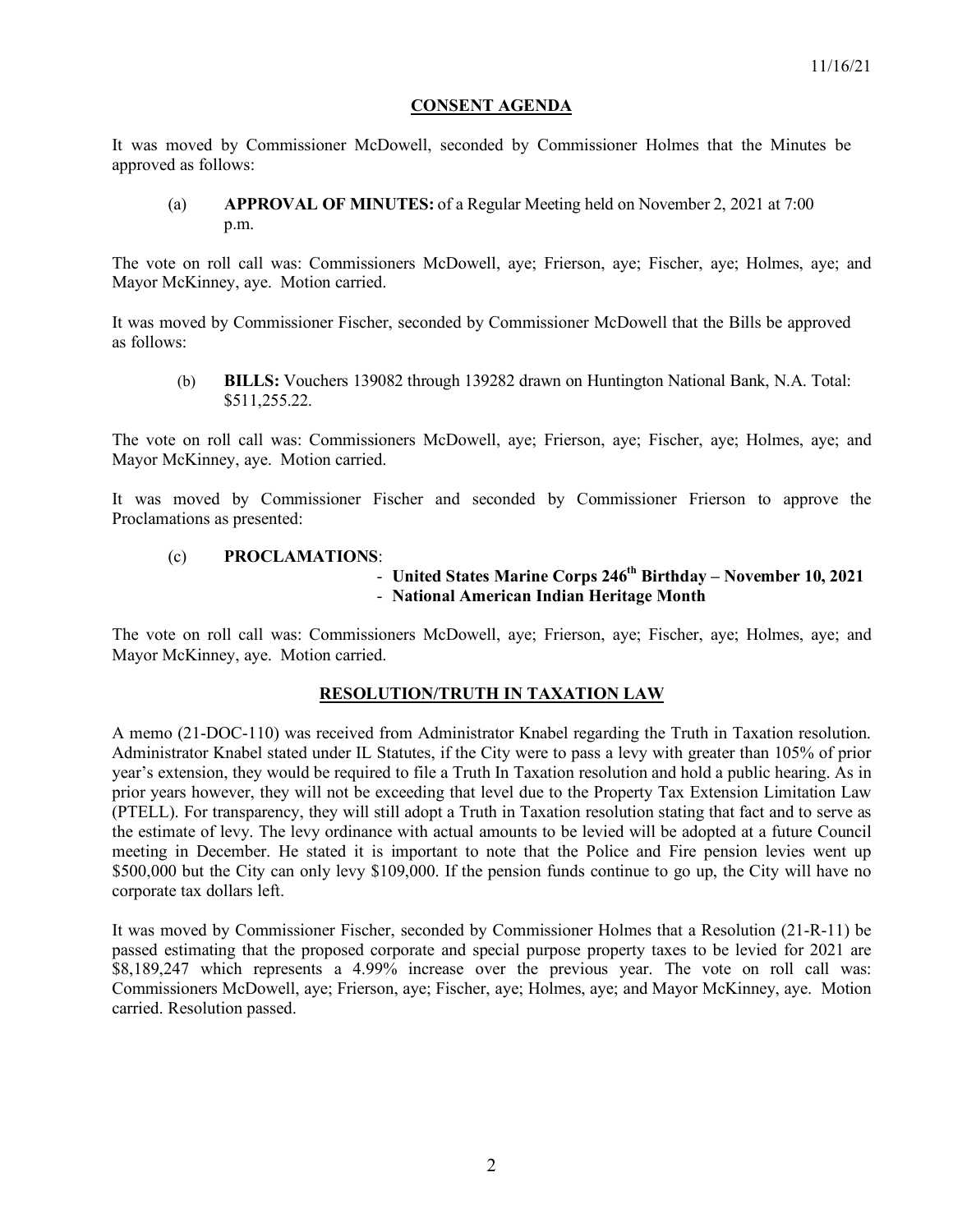### **ORDINANCE/BRIGHTON PONDS SPECIAL SERVICE AREA NO. 1**

A memo (21-DOC-111) was received from Administrator Knabel regarding a Special Service Area (SSA) for the Brighton Ponds subdivision. Administrator Knabel stated due to a long history with Brighton Ponds, as touched on in the letters from the residents, the streets within the subdivision have not been maintained nor are they plowed during the winter season. As a result, they have received a request from a few of the residents to establish a Special Service Area where the City would collect and administer the funds to address the issues as detailed in the ordinance presented. The ordinance is providing notice of the scheduling of the public hearing. Based on the outcome of the hearing, there will be additional procedures before the establishment of the SSA.

It was moved by Commissioner Frierson, seconded by Commissioner Fischer, that an Ordinance (21-O-74) be passed proposing the establishment of a Brighton Ponds Special Service Area No. 1 in the City of Zion and providing for a Public Hearing. The vote on roll call was: Commissioners Frierson, aye; Fischer, aye; Holmes, aye; and Mayor McKinney, aye. Motion carried. Ordinance passed.

#### **ORDINANCE/INTERGOVERNMENTAL GRANT AGREEMENT/ILLINOIS DEPARTMENT OF COMMERCE AND ECONOMIC OPPORTUNITY**

A memo (21-DOC-112) was received from Administrator Knabel requesting approval of an Intergovernmental Agreement with the Illinois Department of Commerce and Economic Opportunity. Administrator Knabel stated the City received final approvals and award notification for \$914,000 of grant funds to address needed repairs and replacement of the infrastructure in the Joppa Avenue alleys between 21<sup>st</sup> and 23<sup>rd</sup> Street from 24<sup>th</sup> to 25<sup>th</sup> Street. The proposed agreement is necessary to be executed to move forward with the project. Design has already been completed and, once finalized with the State, the project can be completed in 2022.

It was moved by Commissioner McDowell, seconded by Commissioner Holmes, that an Ordinance (21-O-75) be passed approving and authorizing an Intergovernmental Grant Agreement with the Illinois Department of Commerce and Economic Opportunity. The vote on roll call was: Commissioners Frierson, aye; Fischer, aye; Holmes, aye; and Mayor McKinney, aye. Motion carried. Ordinance passed.

#### **ORDINANCE/AMENDING CHAPTER 34, ARTICLE 1, SECTION 34-17/ZION MUNICIPAL CODE/AMBULANCE TRANSPORT DESTINATIONS**

A memo (21-DOC-113) was received from Chief Stried requesting a text amendment to Chapter 34, Article 1, Section 34-17 of the Zion Municipal Code. Chief Stried stated due to a variety of reasons, local hospitals have been going on "Bypass" recently, more than they are accustomed to. The EMS System operating procedures do not provide full direction for these circumstances, so he is requesting additional language which in conjunction with Department policy, will allow the shift commander or himself to approve an alternate transport destination when necessary.

It was moved by Commissioner Frierson, seconded by Commissioner McDowell, that an Ordinance (21-O-76) be passed amending Chapter 34, Article 1 Section 34-17 of the Zion Municipal Code regarding Ambulance Transport Destinations. The vote on roll call was: Commissioners Frierson, aye; Fischer, aye; Holmes, aye; and Mayor McKinney, aye. Motion carried. Ordinance passed.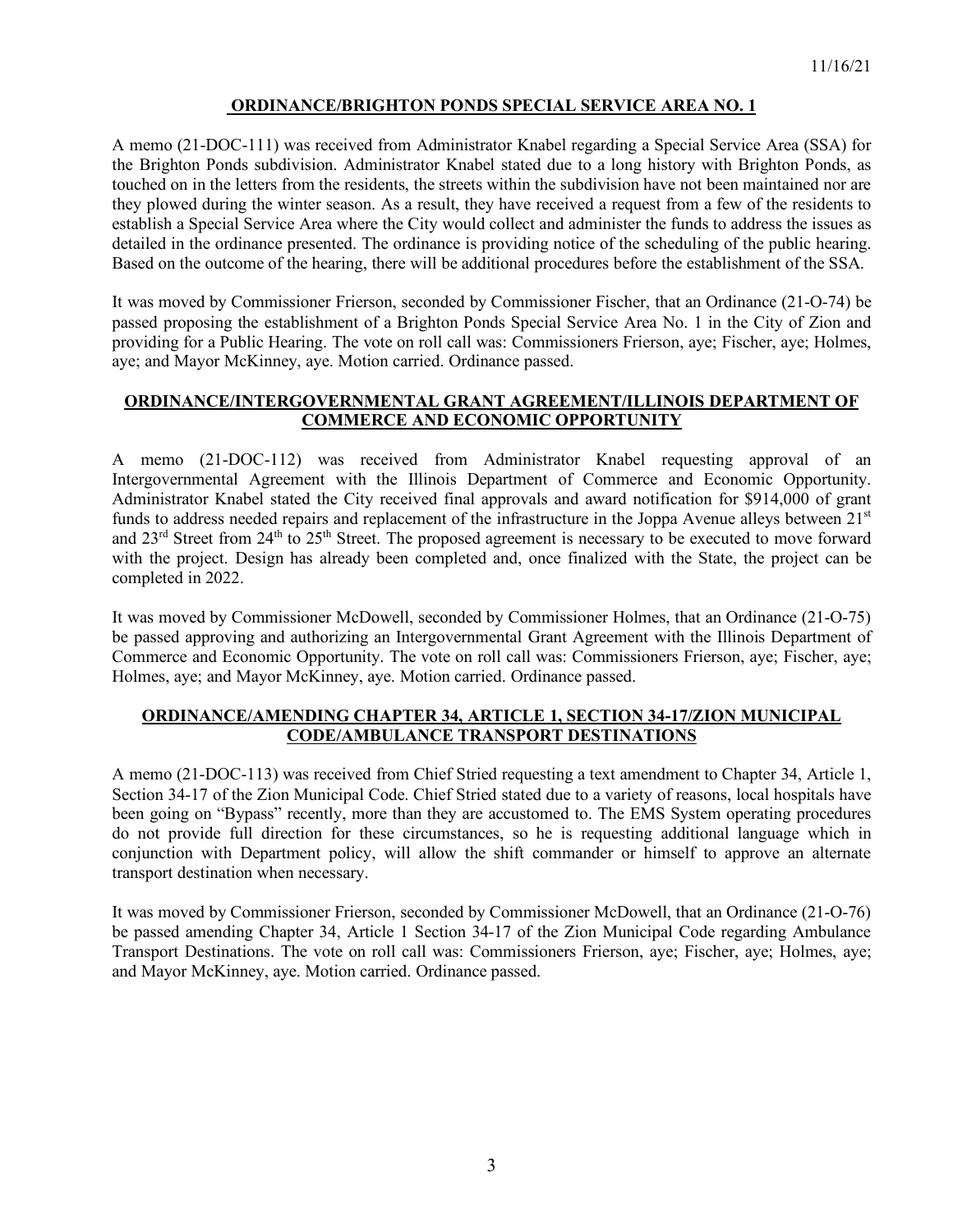# **ORDINANCE/SPECIAL USE PERMT/DIGITAL SIGN REPLACEMENT/2800 29TH STREET**

A memo (21-DOC-114) was received from Director Ianson requesting approval of a Special Use Permit to Section 70-128(2) of the Zion Municipal Code for Zion Elementary School District #6. Director Ianson stated School Districts are required to go through the Zoning review process. Zion Elementary School District #6 is requesting a Special Use Permit to Section 70-128(2) of the Zion Municipal Code to install a digital sign in replacement of the existing one for property located at 2635 Gabriel Avenue, Zoning Docket 21-Z-13. At the November 4, 2021 Planning & Zoning Commission meeting, the Commission recommended to approve the request.

It was moved by Commissioner Holmes, seconded by Commissioner McDowell, that an Ordinance (21-O-77) be passed granting a Special Use Permit for an electronic/digital sign for property located at 2635 Gabriel Avenue. The vote on roll call was: Commissioners Frierson, aye; Fischer, aye; Holmes, aye; and Mayor McKinney, aye. Motion carried. Ordinance passed.

### **VARIANCE/ZION MUNICIPAL CODE/SECTION 34-43/SECTION 5.11.1/ELEVATOR CAR REQUIREMENTS**

A memo (21-DOC-115) was received from Director Ianson requesting a variance from Section 34-43, Section 5.11.1 of the Zion Municipal Code Section regarding the Elevator Stretcher ordinance requirement. Director Ianson stated during the Life Safety Plan Review, there was an oversight to the Elevator Stretcher ordinance requirement. The Building has been laid out for a standard elevator size when elevator cars are to accommodate ambulance stretchers. ALFA Chicago, Inc. is requesting a variance to the elevator car requirements for property located at 2700 Lewis Avenue, Zoning Docket 21-Z-14. Chief Stried reviewed the variance request and feels the size issue with the elevator will not hamper any emergency operations and supports the variance. At the November 4, 2021 meeting, the Planning & Zoning Commission recommended approval of the variance.

It was moved by Commissioner Holmes, seconded by Commissioner McDowell, that an Ordinance (21-O-78) be passed granting a variance from Zion Municipal Code, Section 34-43, Section 5.11.1 to install an elevator with 5'-1" x 6' x 0" platform, and 2,100 lb load capacity, and 36" side slide door at property located at 2700 Lewis Avenue. The vote on roll call was: Commissioners Frierson, aye; Fischer, aye; Holmes, aye; and Mayor McKinney, aye. Motion carried. Ordinance passed.

# **FIRE RECOVER BILLING AGREEMENT/FIRE/RESCUE DEPARTMENT**

A memo (21-DOC-116) was received from Chief Stried regarding changes to the Fire Recovery Billing Agreement. Chief Stried stated Fire Recovery USA is the City's third-party billing provider that handles billing for motor vehicle accidents to which they respond. Fire Recovery USA is requesting a minor change in billing practices to increase efficiency and allow for the recovery costs incurred during the responses. He presented the letter explaining both the process and the updates. He stated the changes are at the recommendation of the City Attorney.

It was moved by Commissioner Frierson, seconded by Commissioner McDowell, to approve the changes to the billing agreement with Fire Recovery USA as presented. The vote on roll call was: Commissioners McDowell, aye; Frierson, aye; Fischer, aye; Holmes, aye and Mayor McKinney, aye. Motion carried.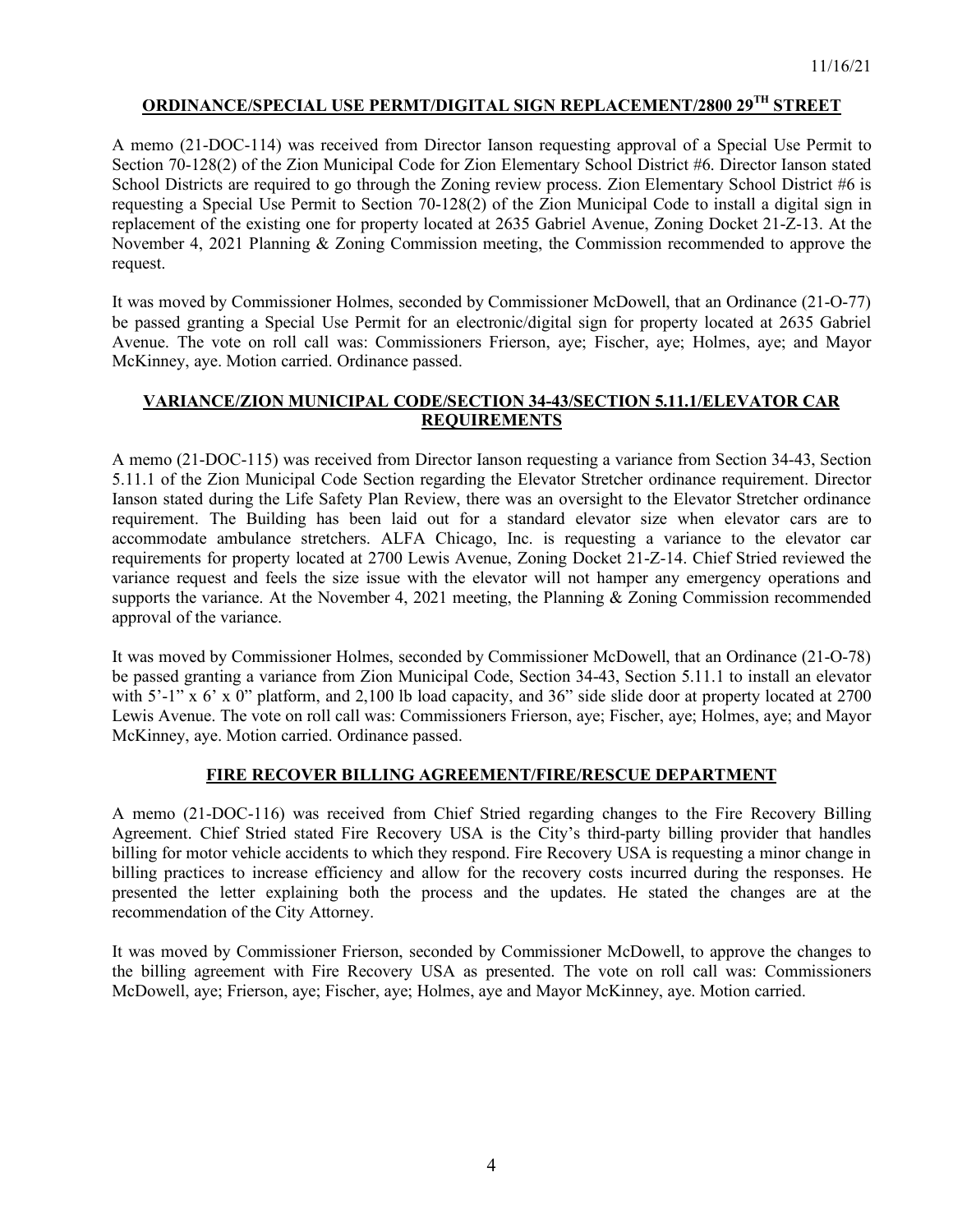### **DEPARTMENTAL COMMENTARY**

Director Ianson stated the demolition of the building on 2771 Galilee is 99% complete. All they are waiting on now is the seeding to be done.

Director Roberts stated the leaf vacuuming program has been suspended for this week. It will resume on November 22<sup>nd</sup> and end on Saturday. He stated there have been some misconceptions on the requirements of the program. The leaf truck will only pick up the piles in the parkway but not ones in the street. Additionally, if there are any sticks or garbage in the piles, they will not be picked up. The piles of leaves in the streets not only slow down the City sweeper but collect in the catch basins which may cause flooding if it rains. Residents also have the option and to bag the leaves which will be picked up with their regular garbage. This option is available until the end of November. Mayor McKinney stated information regarding the leave program is available on the City's website.

Administrator Knabel stated the City is in the process of the 2<sup>nd</sup> round of water shut-offs. There was previously a stay on water shut-offs for 18 months. He stated Zion Township has done a great job working with residents for assistance. He recommended those who have received a notice not wait until their water gets shut-off to reach out to the Township. Dialing 211 is also a way to provide assistance. Mayor McKinney stated United Way 211 not only provides financial assistance but aslo help for mental or emotional strain.

Chief Barden reminded those who have not already done so to sign up for Blackboard Connect. He stated it is a great method to receive important information. Additionally, he recently attended the High School Resource Fair and connected with agencies that are looking to offer residents assistance. He spoke with representatives from Rosalind Franklin University who offer classes to residents and provide assistance with mental health issues. Additionally, they can provide transportation for medical appointments. He stated they will be working together to see where assistance is needed. Mayor McKinney stated Blackboard Connect is a good way to receive information about emergencies that may happen in the City. Residents may sign up to receive information by telephone, email or text. Additionally, he stated Channel 2 News came to Zion to interview himself and the Chief about the Shop with a Cop Program. Chief Barden stated CBS 2 came to see the benefit that the program provides to the community which is in its fourth year. He stated they have had an overwhelming response from volunteers. They are considering on expanding the program next year. They have also received a number of donations from businesses.

Chief Stried reminded residents that as temperatures start to go down it is a good idea to get furnaces checked and serviced by a professional. Also to be sure smoke detectors and carbon monoxide detectors are working properly.

Commissioner McDowell reminded residents that Santa will be arriving at Shiloh House on Saturday, November  $27<sup>th</sup>$ .

Commissioner Frierson thanked all those who donated to the coat drive. He also shared the activity reports for both Police and Fire. Additionally, he asked residents to keep in mind when having a party to be a good neighbor.

Commissioner Fischer reminded citizens about COVID booster shots and to patronize local businesses.

Commissioner Holmes wished everyone a Happy Thanksgiving.

Mayor McKinney stated the different taxing bodies have been meeting regularly and they agree that one of the biggest issues in the community is mental health. There has been a rise in aggression at others. He recently came across a diversity training course online and shared a statement he found while researching the course.